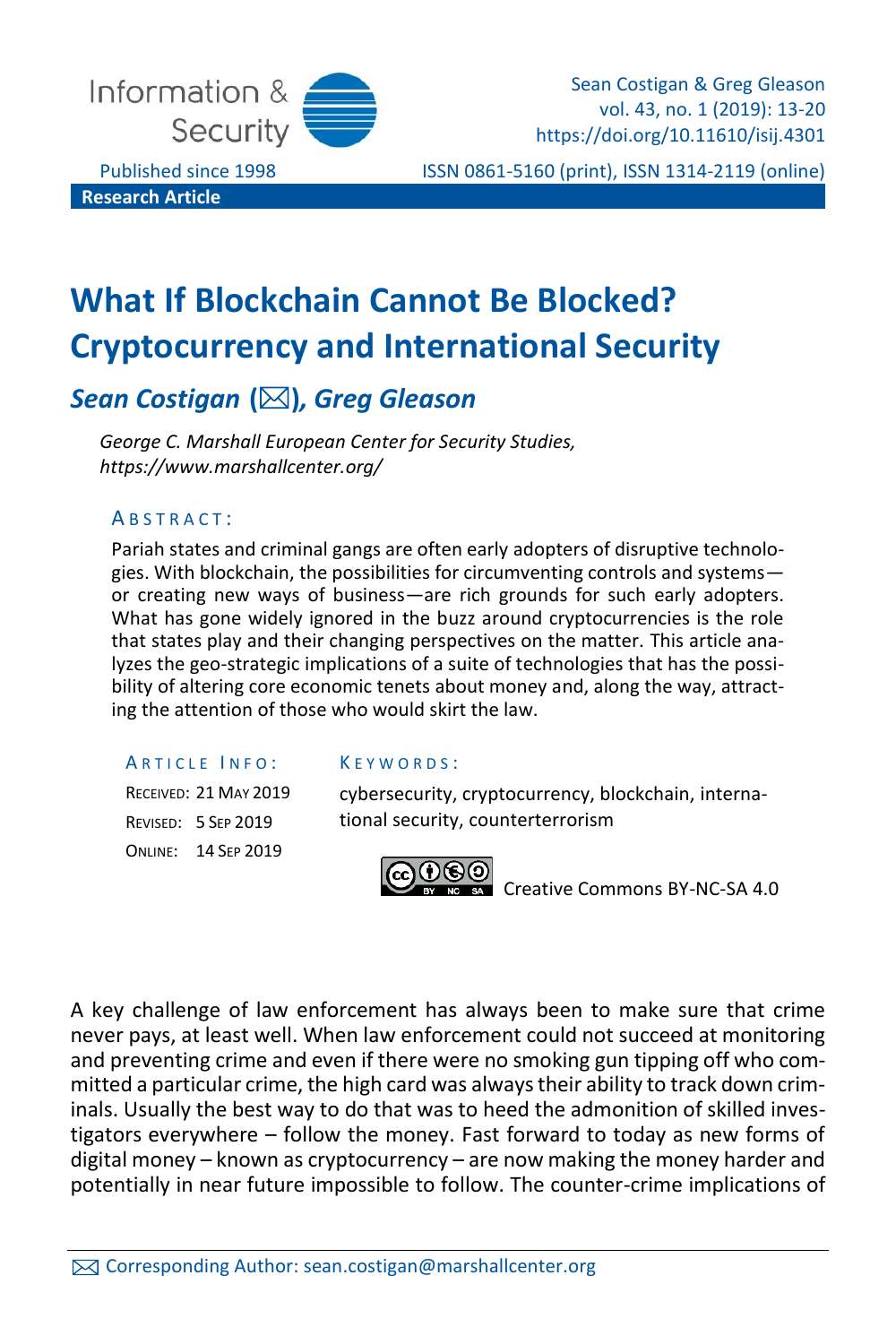these developments are already apparent and significant national security implications are becoming apparent. What is just starting to come into focus are the vast implications for international security.

Unlike bank issued currencies, cryptocurrencies such as Bitcoin are not the product of a single fiscal authority. Cryptocurrencies also share the unique characteristic that they can be transferred between parties without oversight or even a third party having any evidence that a transfer occurred. When combined with cryptocurrencies, new ways of disguising e-commerce transactions through encrypted and anonymizing applications, make it possible for parties who cannot even identify one another to conduct business beyond the ken of law enforcement and regulatory authorities.

Change itself is not new. The great Austro-American economist Joseph Schumpeter nearly a century ago spoke of the evolutionary development of economies as being driven by the capacity to achieve new efficiencies through change, which may at times include almost convulsive change.<sup>1</sup> Schumpeter argued that one of the great advantages of capitalism was the dynamism it gained from the "creative destruction"<sup>2</sup> of new, efficient practices by replacing less efficient practices. More recently, Clayton Christensen and others have shown how breakthrough technological innovations can supplant less adept and less agile technological processes by unleashing "disruptive innovation."<sup>3</sup> Disruptive technology can swiftly upend even seemingly stable commercial relationships by rapidly shifting market shares.

But change in the way money functions is new and the risks associated with this change are an order of magnitude more important than products, companies, monopolies or even whole sectors being replaced by competitors. In less than a decade since Bitcoin was created, the emergence of cryptocurrencies has already challenged traditional ways of tracking criminals. It is just over five years since the first large criminal marketplace, the Silk Road, sprang into action in late 2011 until it was shuttered in November 2013.<sup>4</sup> Silk Road was the first large illegal internet market place conducting transactions out of open view and concealed through the use of a cryptocurrency, but it was most certainly not the last.

In July 2017, U.S. Attorney General Jeff Sessions announced that the U.S. FBI in league with other law enforcement agencies in seized and closed down AlphaBay,<sup>5</sup> a successor criminal enterprise to the Silk Road. AlphaBay was similar to the Silk Road with one important difference—the volume of activity was ten times the size of Silk Road's operations. It is true that law enforcement has quickly gotten much better at the sleuthing work of identifying cyber criminals, but it is also true that criminals are often the first to adopt technologies, innovate and share expertise and so are increasingly more adept at what they do. Risks of cryptocurrencies to law enforcement are now apparent. What is less apparent is that just around the corner is a new phase of cyber security that will be even more disruptive on an international basis. This new aspect of crypto innovation is going beyond national security to the area of international security.

Bitcoin is only one of a growing number of cryptocurrencies,<sup>6</sup> all of which work essentially along the same essential lines but through different platforms and processes. The underlying logic of Bitcoin is based on blockchain, a distributed public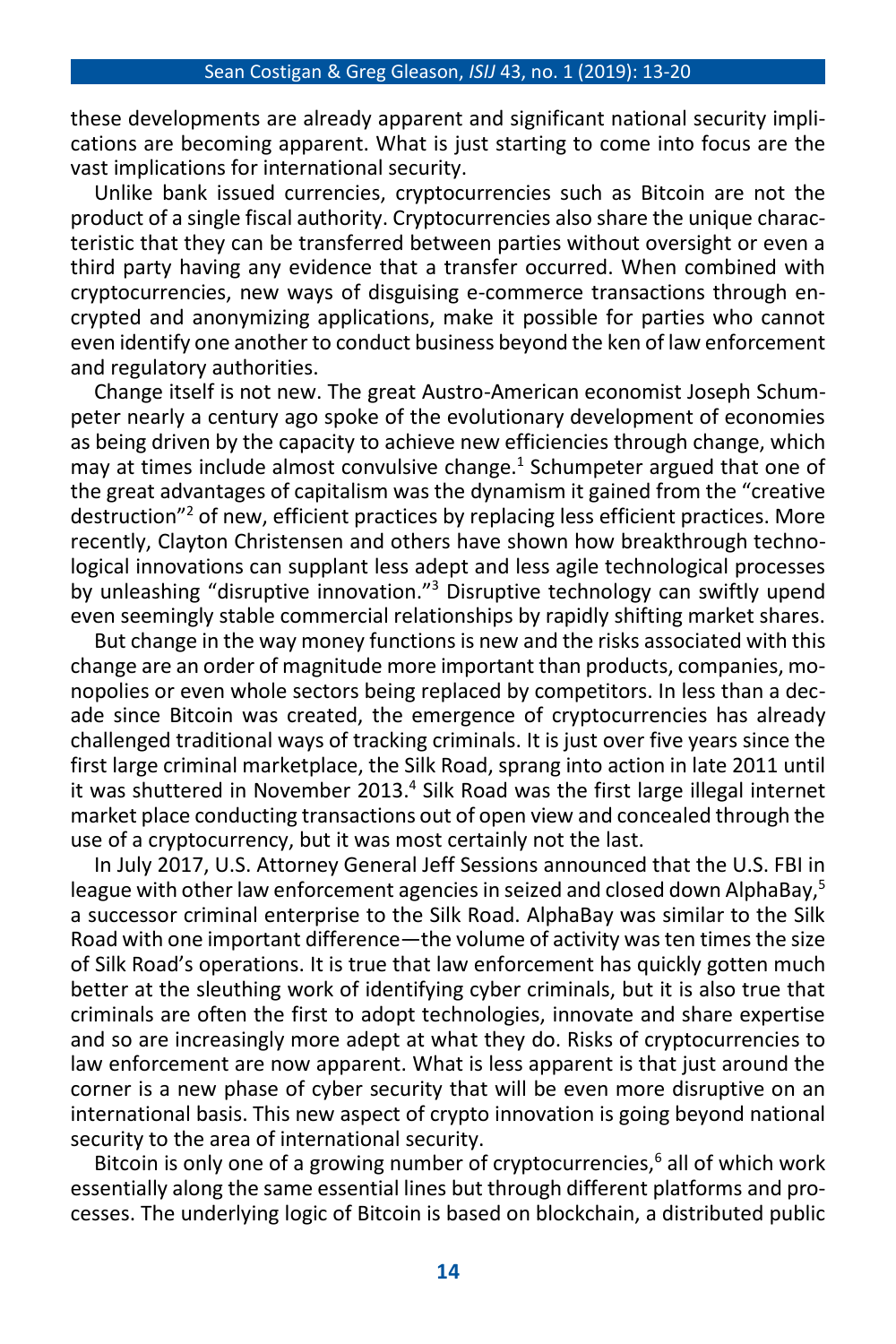#### *What If Blockchain Cannot Be Blocked? Cryptocurrency and International Security*

ledger technology that puts the movement of value—"money" if you will—to work in a way that simulates a conventional currency. Every 10 minutes or so the current, encrypted ledger is distributed to all the holders in such a way as to prohibit double spending and maintain provenance without permitting ready identification. If cryptocurrency is not money, it does not matter because it can be exchanged for money, fungibles and objects.

Money has always been an abstract commodity, but digital money is dramatically different. When Claude Shannon in the late 1930s as a young researcher on signal theory at MIT realized that physical signals such as telegraph transmissions could be represented as numerical code he initiated the digital revolution.<sup>7</sup> Advances in cryptography and computing in World War II opened the information age. The subsequent creation of semiconductors and integrated circuits made possible vast increases in computational power. From there, linking individual computers into networks made facilitated the creation of the Internet and web. The invention of asymmetric public key encryption made it possible to conduct ecommerce online with the assurance that transactions could take place with a high degree of confidentiality.<sup>8</sup>

Because of their extreme volatility, cryptocurrencies carry a high investment risk that is compounded by the absence of transparency.<sup>9</sup> The private sector financial industry has not embraced cryptocurrencies as such <sup>10</sup> but have tinkered and adopted some Blockchain technology.<sup>11</sup> That said, the private sector is clearly not prepared to ignore cryptocurrencies' future implications. For instance, the fast growing "fintech" sector is represented in every major commercial and investment bank and has been working to monetize and absorb the opportunities presented by the blockchain and crypto. In contrast, the public sector financial management and oversight community has been slow to respond to the implications raised by the emergence of cryptocurrencies. Many central banks, including the U.S. Federal Reserve  $^{12}$  as well as other international financial organizations,  $^{13}$  are more wary of cryptocurrencies but nevertheless see the blockchain technology as playing a role in the future. There is a consensus throughout the entire financial community that distributed ledger technology, DLT, is as an inevitable stage in the future evolution of money. Aided by Russia, Venezuela has launched their own cryptocurrency, the petromoneda to help supplement their meager cash reserves. Russia's Federal Security Service (FSB) recently also acknowledged that it is directly involved in the International Standards Organization (ISO) efforts to create a global standards for new "blockchain" technology for Bitcoin and other cryptographic currencies winning international attention.<sup>14</sup>

National central banks in most countries play the key role of serving as the gatekeepers in their role as overseers of monetary policy through managing capital flows in the form of setting currency exchange rates for the purposes of export and import management. There is a wide variety in the differences of central banks among countries. Some central banks stipulate and enforce currency exchange rates directly. In other countries central banks function in parallel with secondary currency markets in which supply and demand autonomously play a role in establishing exchange rates. Despite the variety of monetary arrangements, in all cases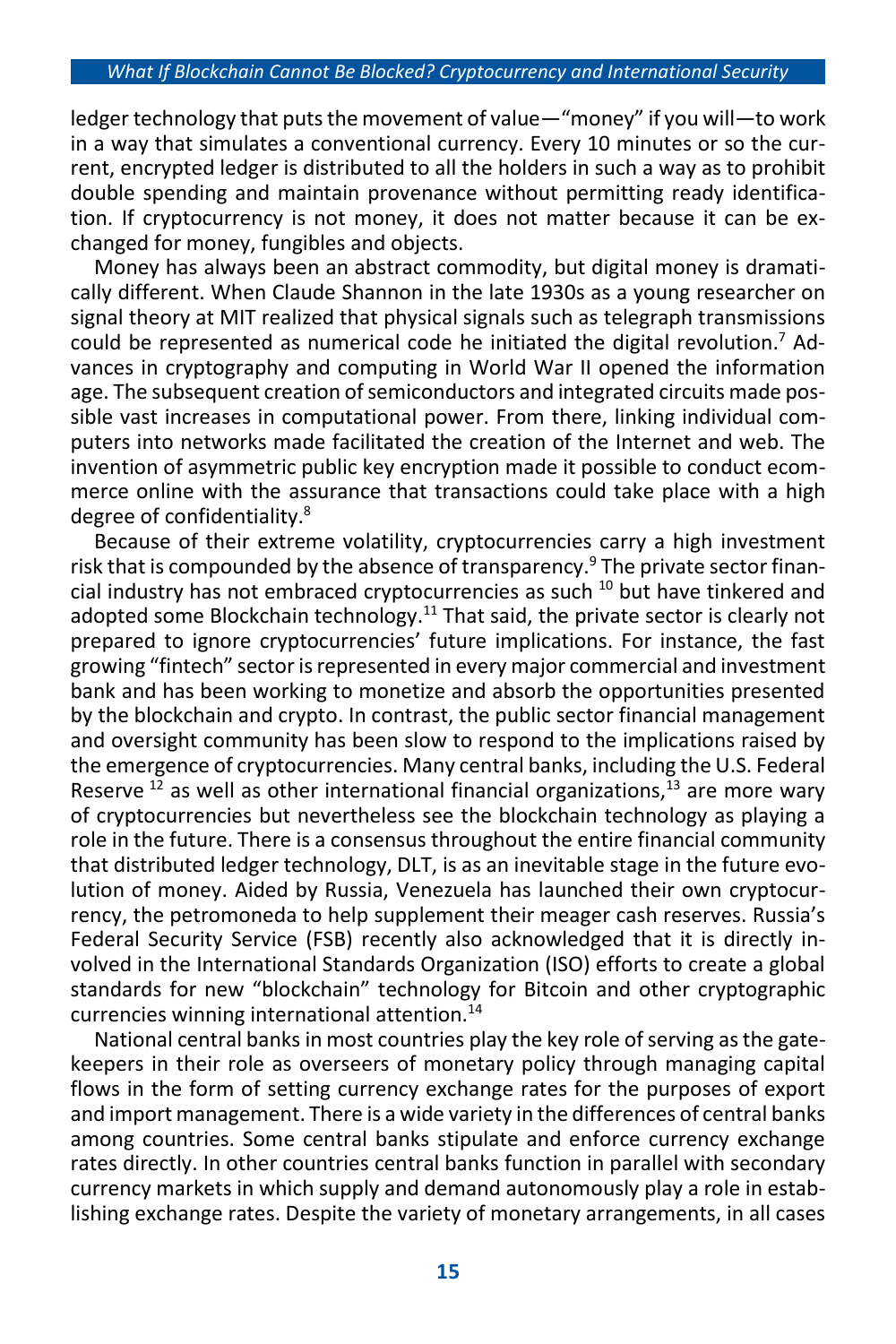national financial authorities need to have visibility with respect to financial transfers in order to properly do their job. The same is true for the public international financial institutions with which they work, such as the International Monetary Fund.<sup>15</sup> Cryptocurrencies may deprive these institutions with a level of visibility that is necessary.

The settlement of accounts among central banks, commercial banks, and retail banks continues to exist in the context of national central bank authorities. Dynamic changes in legal and observable payment processing technologies and mechanisms are increasingly relying on private firms such as Apple, Google, Pay-Pal, Square, Stripe, Vantiv, and WorldPay and others in adopting recently developed peer-to-peer services such as Venmo, all of which continue to be observable exchanges. Cryptological transfers such as those through blockchain can be conducted within the legitimate and observable processes but, technologically, can also be conducted outside this circle in a way in which they are not necessarily visible. The present scale of these illegal transfers currently appears to be small. That is a conjectural rather than empirical conclusion because, obviously, if they are not visible they cannot be counted. However, there are no technical constraints which ensure that the scale of unmanaged financial transfers will remain small. If blockchain transfers are not visible, it follows that some at least will not be blocked. The question is how big the scale? Already, we see that pariah states have amassed considerable sums of Bitcoin, among other currencies. For instance, according to a panel of experts reporting to the UN Security Council, North Korea has collected upwards of \$670 million worth of bitcoin, much of which through financial crime.<sup>16</sup>

World practice in controlling capital mobility is varied but is increasingly diverging between the more democratic, market-driven processes of the western world in which the use of cryptocurrencies are only officially endorsed with reservations as opposed to some of the more authoritarian and state-driven processes of the eastern world in which electronic transfers not under the control of the state are widely viewed as categorically unacceptable. The creation of a "Great Firewall" to use state control over the telecommunication infrastructure to establish filters and blocks to eliminate ostensible risks to national security is an example of how a state can employ its administrative capacity to control the cyber revolution. $17$ Rumors recently circulated in the press and were then explicitly denied by Chinese authorities that there was a plan to eliminate the use of VPNs, virtual personal network services, located outside of the physical territory of China.<sup>18</sup> However, measures have been taken in China to block such applications as WhatsApp and chat services.<sup>19</sup>

These steps fall short of addressing the emerging and growing role of peer-topeer (P2P) communications through wireless electromagnetic space that does not rely upon servers, optical fiber or copper wires, or relay transmissions systems. Such P2P transmissions, including the transmission of monetary value through cryptocurrencies is outside of the view and thus the control of government authorities.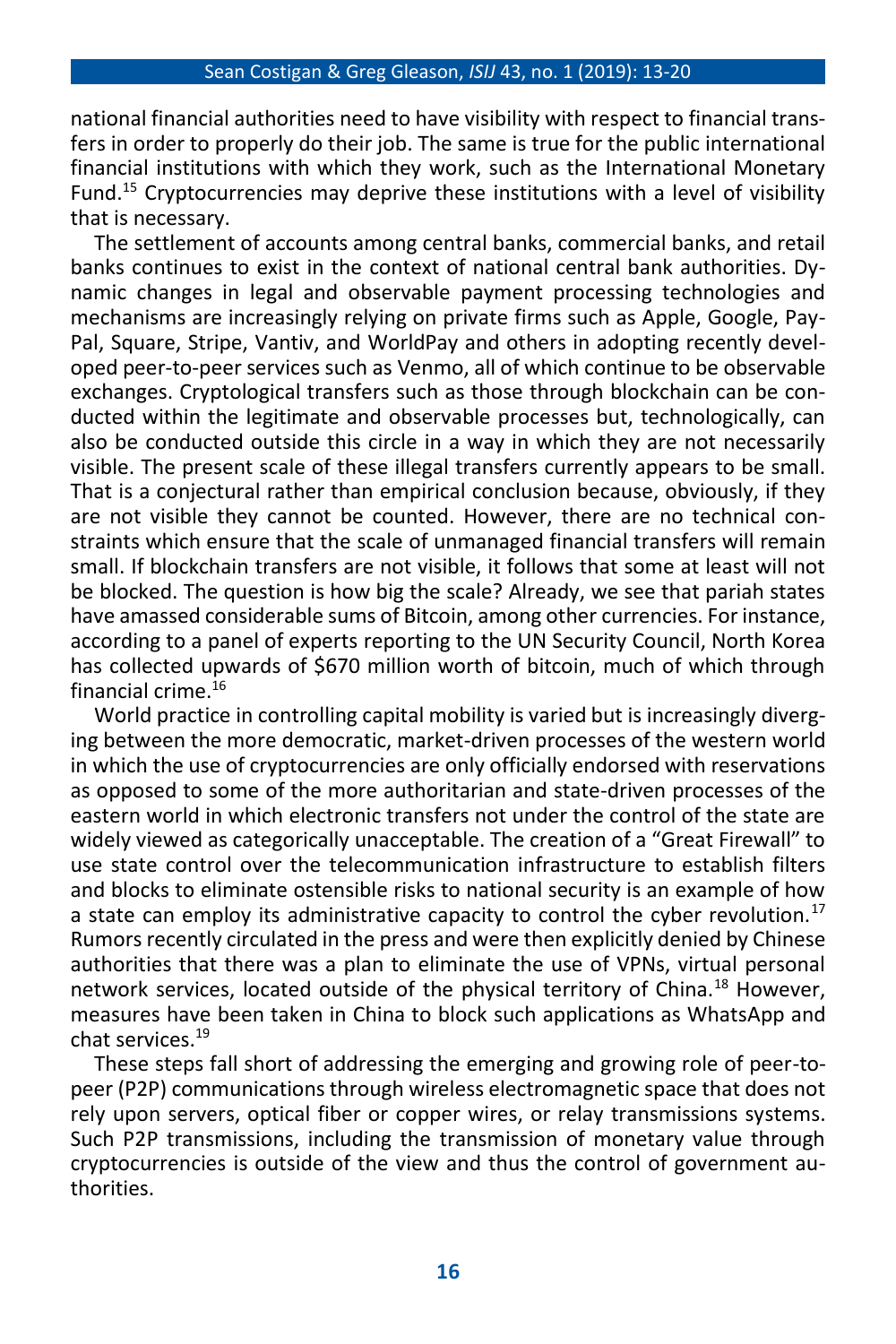#### *What If Blockchain Cannot Be Blocked? Cryptocurrency and International Security*

In Russia officials have referred to cryptocurrencies in the past in very hostile terms. Now, however, there are indications that a shift in perspective is now taking place as illustrated by Vladimir Putin's meeting with the creator of Bitcoin's closest competitor, Ethereum.<sup>20</sup> The recent interest of Russian officials in cryptocurrency as means of exchange may be less important than the interest in understanding the potential of cryptocurrencies as instruments of disruptive intervention in international markets, given the Russian government's goal of pairing up with China in an effort to displace the U.S. dollar as the de facto global reference currency.<sup>21</sup> While there have been multiple delays, $^{22}$  President Putin has ordered the adoption of cryptocurrencies by July 2019. Here too, if we follow the money, we find that 20 % of the top 50 blockchain startups by funds raised were Russian.<sup>23</sup>

So far, the wide-scale use by criminals of cryptocurrencies has been nominal. This may be primarily because the financial technology is so technically advanced and complicated that it requires substantial technical expertise to master. Empirical instances of the use of cryptocurrencies by terrorists, global criminal groups, illegal economic cartels, traffickers in weapons of mass destruction, and other global syndicates either acting on their own in conjunction with rogue or otherwise disruptive states, is not something that has captured international attention. Such a focus is direly needed if we are going to be smart in addressing these threats.

The risks of emerging cryptocurrencies to international security can only be properly addressed in the context of international diplomacy and cooperation. But in all diplomatic agreements, big and small, in the end there is no right without a remedy. If there is no fall back to hard consequences, any soft power diplomacy is little more than a bromide. All international agreements in a world as dynamic as that of the present must be, to some extent, self-enforcing and based on the selfinterests of all participants prepared to defend them. Any confidence that a new global treaty on cyber security will in itself be sufficient to address the risks of the disruptive potential of cryptocurrencies to our national and well as international security interests is surely naive. More research needs to be done on what steps individually and independently we can take to protect national and international security interests. It is time to get smart about these disruptive technologies before the costs become more than we can afford.

### **References**

- <sup>1</sup> Harvard Library, http://oasis.lib.harvard.edu/oasis/deliver/~hua11007.
- 2 Joseph Alois Schumpeter, *Can Capitalism Survive?* (New York, Harper & Row,1978), https://archive.org/details/cancapitalismsur00schu.
- $3$  Clayton M. Christensen, Michael E. Raynor, and Rory McDonald, "What Is Disruptive Innovation?" *Harvard Business Review*, December 2015, https://hbr.org/2015/12/what-is-disruptive-innovation.
- 4 "Ross Ulbricht, A/K/A 'Dread Pirate Roberts,' Sentenced In Manhattan Federal Court to Life in Prison," Department of Justice, U.S. Attorney's Office, May 29, 2015,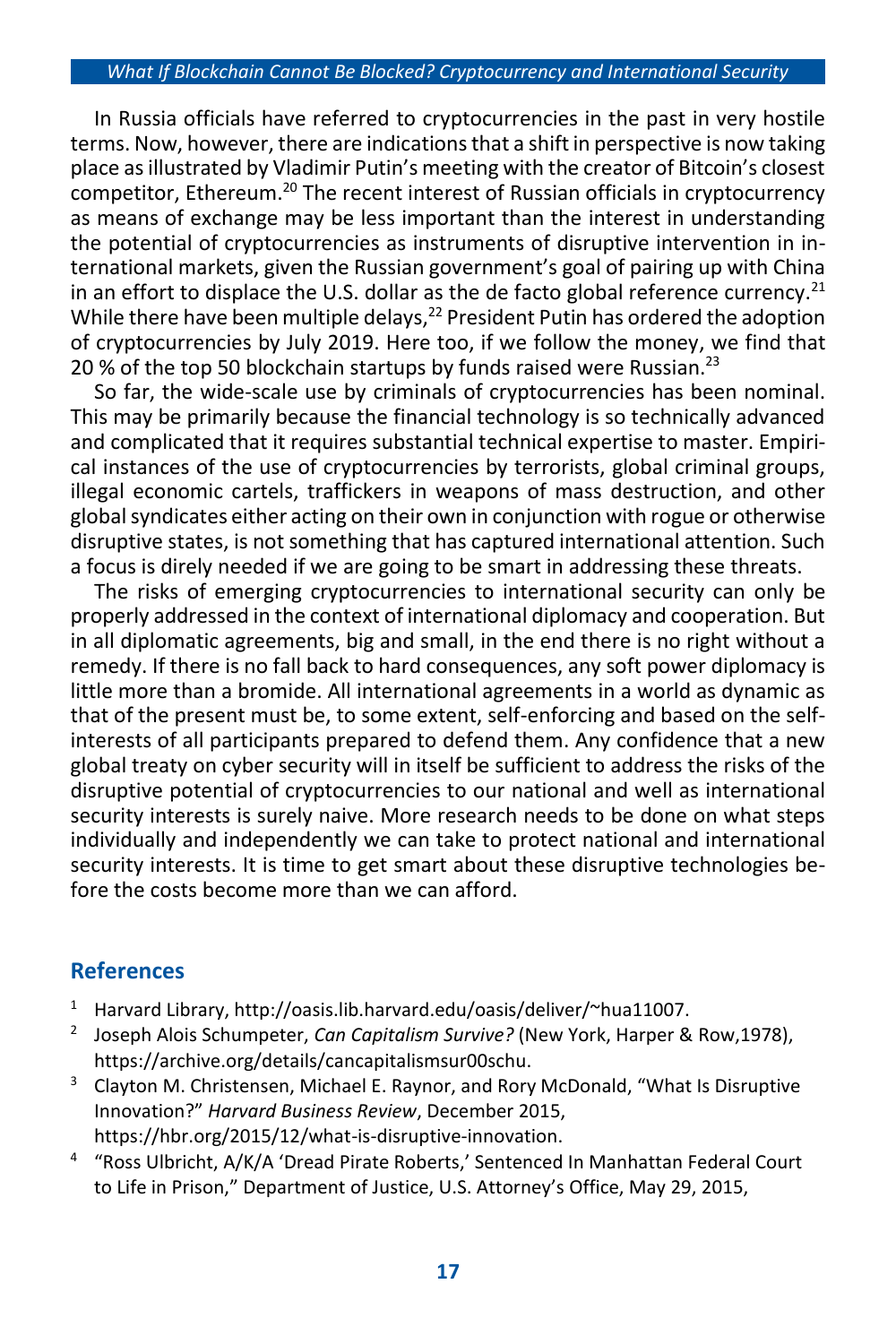#### Sean Costigan & Greg Gleason, *ISIJ* 43, no. 1 (2019): 13-20

https://www.justice.gov/usao-sdny/pr/ross-ulbricht-aka-dread-pirate-robertssentenced-manhattan-federal-court-life-prison.

- 5 "Attorney General Jeff Sessions Delivers Remarks at Press Conference Announcing AlphaBay," U.S. Department of Justice, Washington, July 20, 2017, https://www.justice.gov/opa/speech/attorney-general-jeff-sessions-delivers-remarkspress-conference-announcing-alphabay.
- 6 Jacob Bushmaker, "The Top 50 Cryptocurrencies," *Invest in Blockchain*, November 12, 2018, https://www.investinblockchain.com/top-cryptocurrencies/.
- <sup>7</sup> "A Boole/Shannon Celebration," Massachusetts Institute of Technology, 2019, http://booleshannon.mit.edu/.
- <sup>8</sup> Peter Bright, "Locking the bad guys out with asymmetric encryption," *Ars Technica*, December 2, 2013, https://arstechnica.com/information-technology/2013/02/lockrobster-keeping-the-bad-guys-out-with-asymmetric-encryption/.
- <sup>9</sup> Brian Barrett, "Security News This Week: Two Huge Cryptocurrency Heists Cost Investors Millions," *Wired*, July 22, 2017, https://www.wired.com/story/ethercryptocurrency-theft/.
- <sup>10</sup> Arjun Kharpal, "Intel and major banks, including HSBC and BOAML, pour \$107 million into blockchain group," *CNBC*, May 23 2017, http://www.cnbc.com/2017/05/23/r3 funding-blockchain-intel-bank-of-america-hsbc.html.
- <sup>11</sup> Olga Kharif , Big Banks Are Stocking Up on Blockchain Patents, *Bloomberg*, December 21, 2016, https://www.bloomberg.com/news/articles/2016-12-21/who-ownsblockchain-goldman-bofa-amass-patents-for-coming-wars.
- $12$  Jerome H. Powell, "Innovation, Technology, and the Payments System," Speech to the Board of Governors of the Federal Reserve System, March 03, 2017, https://www.federalreserve.gov/newsevents/speech/powell20170303a.htm.
- <sup>13</sup> Committee on Payments and Market Infrastructures, "Digital currencies," Bank for International Settlements, November 2015, http://www.bis.org/cpmi/publ/d137.pdf.
- <sup>14</sup> Ekaterina Smirnova, Elena Mukhametshina, "FSB participates in the development of the international blockchain standard," *Vedomosti newspaper*, August 18, 2017 (in Russian), https://www.vedomosti.ru/technology/articles/2017/08/18/730045-fsbblokcheina.
- <sup>15</sup> Andreas Adriano and Hunter Monroe, "The Internet of Trust," *Finance & Development* 53, no. 2 (June 2016),
	- http://www.imf.org/external/pubs/ft/fandd/2016/06/adriano.htm.
- $16$  Anthony Cuthbertson, "North Korea has amassed \$670 million in bitcoin and other currencies through hacking," *Independent*, March 12, 2019, https://www.independent.co.uk/life-style/gadgets-and-tech/news/north-korea-bitcoincryptocurrency-blockchain-un-report-a8819446.html.
- <sup>17</sup> Christopher Balding, "How Badly Is China's Great Firewall Hurting the Country's Economy?" *Foreignpolicy*, July 18, 2017, http://foreignpolicy.com/2017/07/18/howbadly-is-chinas-great-firewall-hurting-the-countrys-economy/.
- $18$  Xu Jiayuan, "Chinese authorities deny reports of VPN ban," CGTN, July 13, 2017, https://news.cgtn.com/news/3d4d7a4e3063444e/share\_p.html.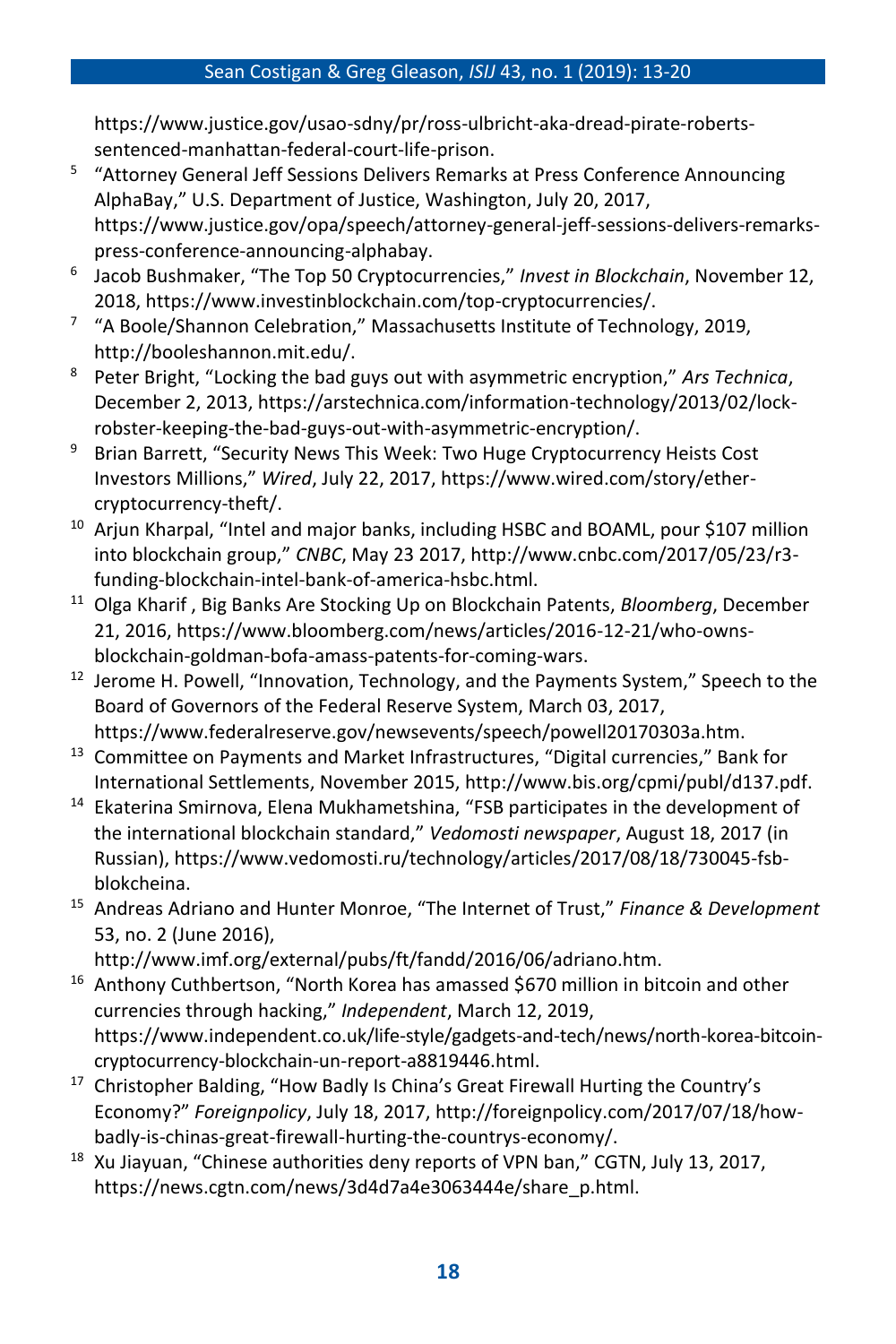#### *What If Blockchain Cannot Be Blocked? Cryptocurrency and International Security*

- <sup>19</sup> Paul Mozur, "China Disrupts WhatsApp Service in Online Clampdown," *The New York Times*, July 18, 2017, https://www.nytimes.com/2017/07/18/technology/whatsappfacebook-china-internet.html.
- <sup>20</sup> "Meeting with founder of Ethereum project Vitalik Buterin," *Kremlin.ru*, June 2, 2017, http://en.kremlin.ru/events/president/news/54677.
- <sup>21</sup> Nathan Lewis, "China Is Laying The Foundation For The Next World Gold Standard System," Forbes, May 5, 2016, https://www.forbes.com/sites/nathanlewis/2016/05/ 05/china-is-laying-the-foundation-for-the-next-world-gold-standard-system.
- <sup>22</sup> Kevin Helms, "Putin's Order: Russia to Adopt Crypto Regulation by July," News, February 28, 2019, https://news.bitcoin.com/putins-order-russia-cryptocurrencyregulation/.
- $23$  Kenneth Rapoza, "Meet The Russians Behind Your Blockchain (And Cryptocurrency, Too)," Forbes, Apr 29, 2018, https://www.forbes.com/sites/kenrapoza/2018/04/ 29/meet-the-russians-behind-your-blockchain-and-cryptocurrency-too/.